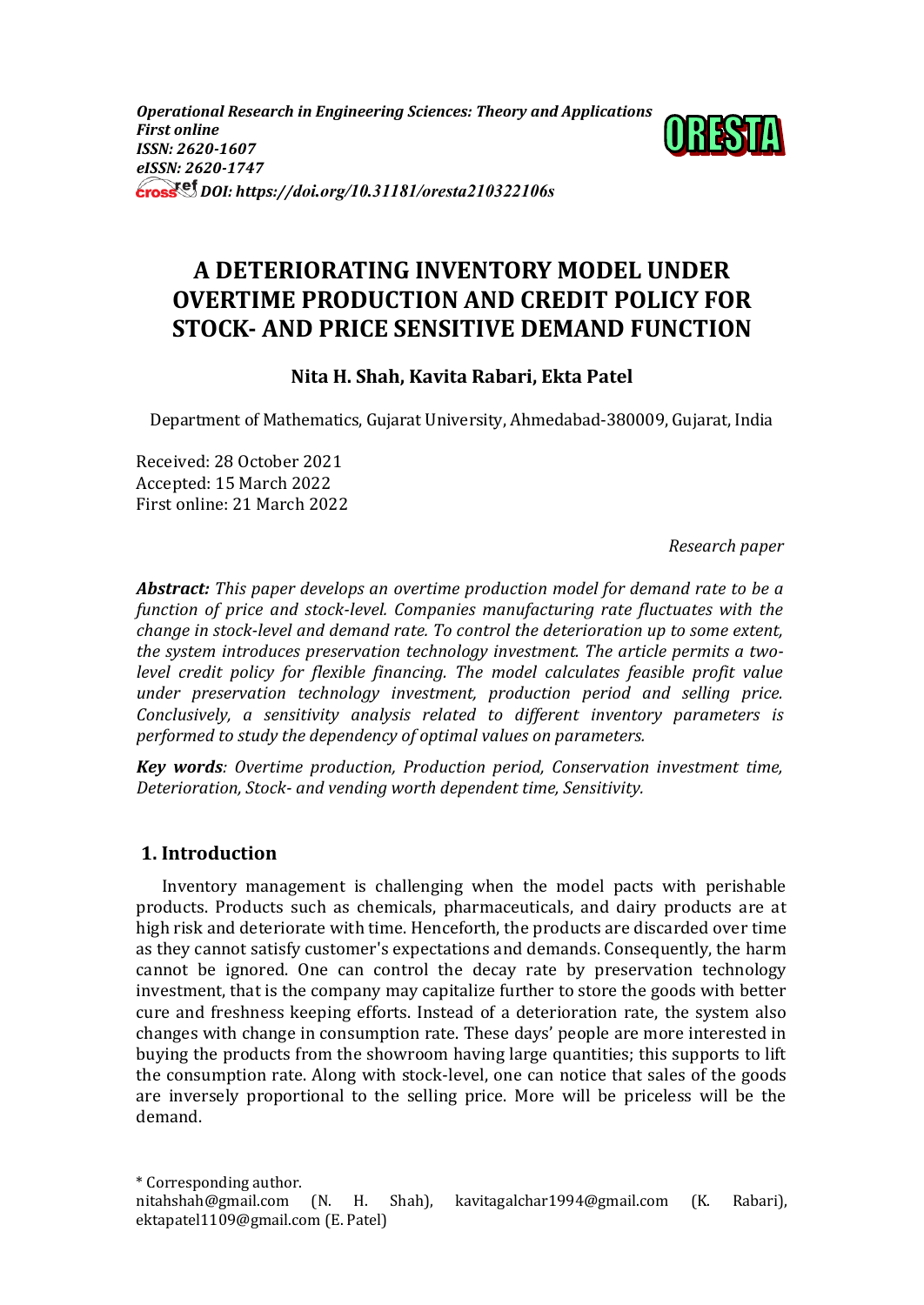Many inventory models were developed under constant manufacturing rate. But, in reality the order may change according to the situation and demand. Moreover, to grab the attention, the company develops a certain strategy to conceive consumer's attention. The model deals with a two-level credit system to enhance the sale by permitting them to pay the bill under a certain allowable period. This paper introduces a perishable inventory model, assuming demand rate to be a function of stock and selling price with overtime production. The paper provides managerial insights corresponding to sensitivity analysis. The purpose is to evaluate optimum profit value. Countless scholars functioned for the overtime manufacture rate under constant consumption rate. Thus, for the first time, the study talks the overtime manufacture model for unpreserved goods, taking into consideration the simultaneous outcome of trade credit policy and preservation investments on a company's revenue function.

The paper is designed as: Section 2 contains literature review. Required notations and assumptions are introduced in Section 3. Section 4 discussed inventory model. Computational algorithm is defined in section 5. A numerical example with sensitivity analysis is included in section 6. Finally, section 7 provides a conclusion along with future scope.

#### **2. Literature Review**

Demand function plays a vital role in making tactics for inventory models. It fluctuates with respect to different parameters like time, quality, promotional offers etc. Large displays in shops tend to grab consumer's attention. Moreover, the consumption level is directly proportional to the product's selling price. Setting higher power reduces demand rate. Dey *et al.* (2018) investigated rebate, stock-level and price dependent demand. They analysis a comparison between static and dynamic rebate. Chang (2013) revisit burwell contribution and put a note for quantity and freight discounts where demand is price-sensitive. Ouyng *et al*. (2008) developed a non-instantaneous deteriorating problem under stock-dependent demand, considering all unit quantity discount. Jaggi *et al*. (2017) established perishable products ordering policy under selling price dependent consumption rate. Li *et al.* (2019) proposed a replenishment policy for perishable goods. Mishra *et al.* (2018) presented an inventory model under credit periods considering preservation investment and pricing policy. Liu *et al.* (2015) considered a time-dependent assessing policy where the goods decay with period. Seifert *et al.* (2013) had reviewed trade credit literature. Yang *et al.* (2015) examined a deteriorating system seeing conservation strategy and credit plan. Halim *et al.* (2021) established an overtime strategy for the inventory problems dealing with decay products. Khan et al. (2020) deals with time-sensitive stock cost and advanced payment policy under advertisement scenario. Lee and Dye (2021) developed a simple algorithm to solve replenishment schedules and preservation technology costs for decay products assuming stock-sensitive demand rate. Tsao *et al.* (2021) proposed a network design problem assuming credit policy and freshness-keeping strategy. The model evaluated the total cost function by continuous approximation. Dye and Hseih (2012) formulated a worsening stock problem with salvation strategies and partial backordering. Mishra *et al*. (2017) suggested a model for partly and totally tolerable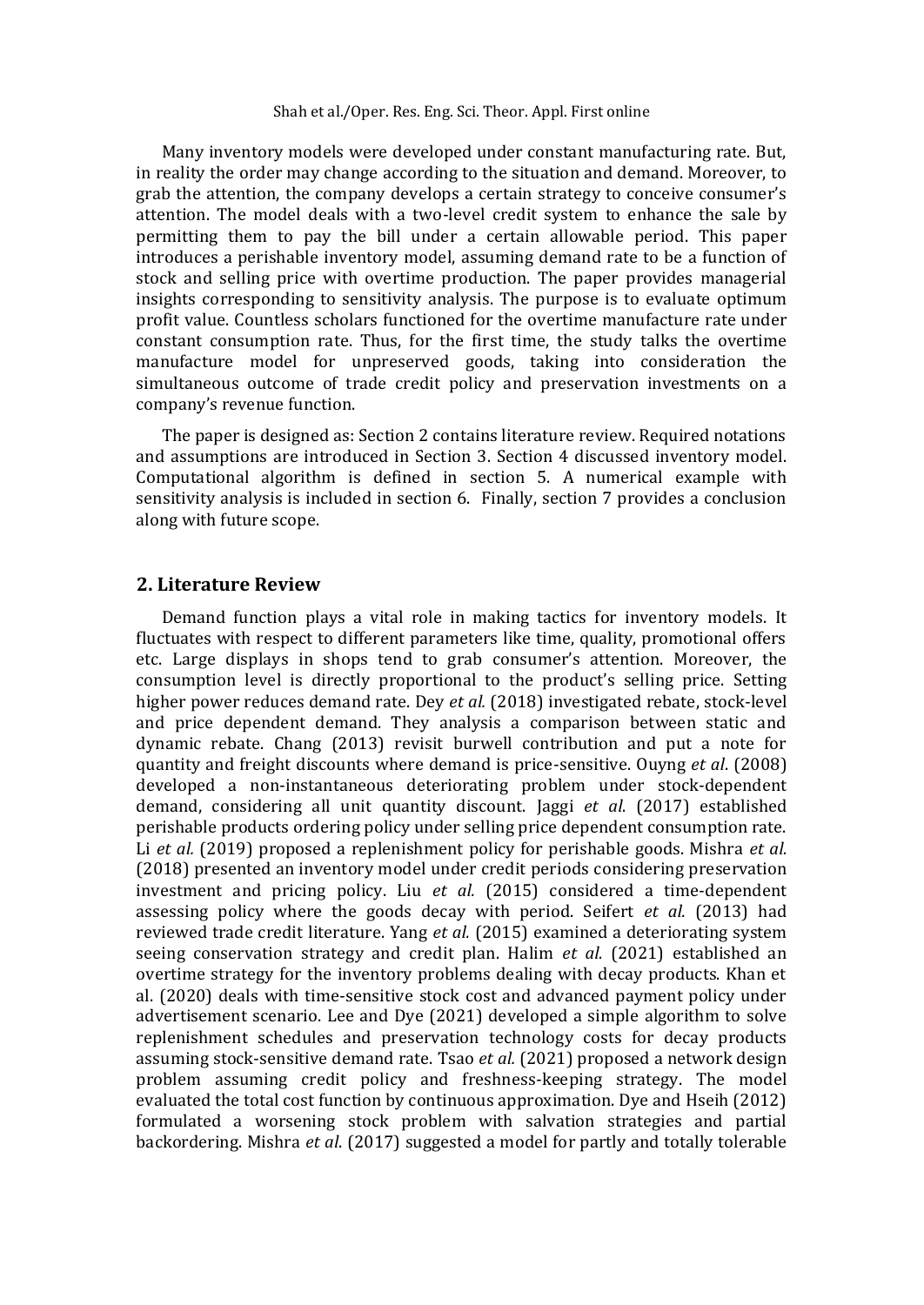backordering under demand as a function of store level. Geetha and Udayamkumar (2015) formulated a credit model for dynamic demand.

Nowadays, many business enterprises focus on various promotional strategies to increase their sales. In inventory models, promotional policy is the basic requirement in business scenarios to compete with others. In the trade credit scheme, the seller offers some delay period to the retailer at the same time the retailer also permits the consumer to pay the bill within some permissible time interval to stimulate consumer's need and demand. During the permissible credit period, retailers can earn interest from the sold products and gather revenue. A high interest is charged, if the amount is not settled at the end of the cycle period. Credit period strategy makes financial sense and allows retailers to settle the account at the last moment of the allowable time. The approach is used to promote the products. Chung *et al.* (2014) introduced an article, to minimize total price under permissible credit periods for decay items. Soni *et al.* (2013) developed a stock-sensitive demand function under replenishment and credit policies when stock is limited. Shaikh *et al.* (2020) studied an EPQ model for credit policy and permissible shortages. The model calculated optimization problems using the gradient method. Pervin et al. (2020) formulated a production model considering safeguarding assets to overcome the decay rate for storage-and cost-related claims. The model evaluated the total profit function for optimal preservation investment and cycle length. Rapolu and Kandpal (2020) designed an inventory model for decay products having three-parameter Weibull distribution. A simple algorithm is generated to evaluate optimal decision variables. The model is developed incorporating advertisement policy and joint assessing policy to increase profit level. Mahata and De (2016) proposed an ordering strategy model for cost sensitive consumption rate.

## **3. Notations and Assumptions**

The article uses the following assumptions and notations given in Table 1:

| Table 1. Notations |                                                            |  |  |  |  |
|--------------------|------------------------------------------------------------|--|--|--|--|
| $C_{\it np}$       | Per unit normal production cost (in \$)                    |  |  |  |  |
| $C_{\mathit{op}}$  | Overtime making charge per piece (in \$)                   |  |  |  |  |
| $C_d$              | Worsening rate per piece (in \$)                           |  |  |  |  |
| $\overline{P}$     | Vending worth per piece (in \$)                            |  |  |  |  |
| $\overline{A}$     | Set up fee per demand (in \$)                              |  |  |  |  |
| h                  | Stock charge per element per year (in \$)                  |  |  |  |  |
| $\mu$              | Preservation investment rate per cycle                     |  |  |  |  |
| $\theta$           | Constant deterioration rate, $0 \le \theta < 1$            |  |  |  |  |
| $\alpha$           | Scale demand, $\alpha > 0$                                 |  |  |  |  |
| ß                  | Stock-dependent parameter, $\beta > 0$ , $\beta << \alpha$ |  |  |  |  |
| R(P, I(t))         | Stock and Price sensitive demand                           |  |  |  |  |
| $\varrho$          | Order quantity                                             |  |  |  |  |
| $t_{p}$            | production period (in years)                               |  |  |  |  |
|                    | Rotation period (in years)                                 |  |  |  |  |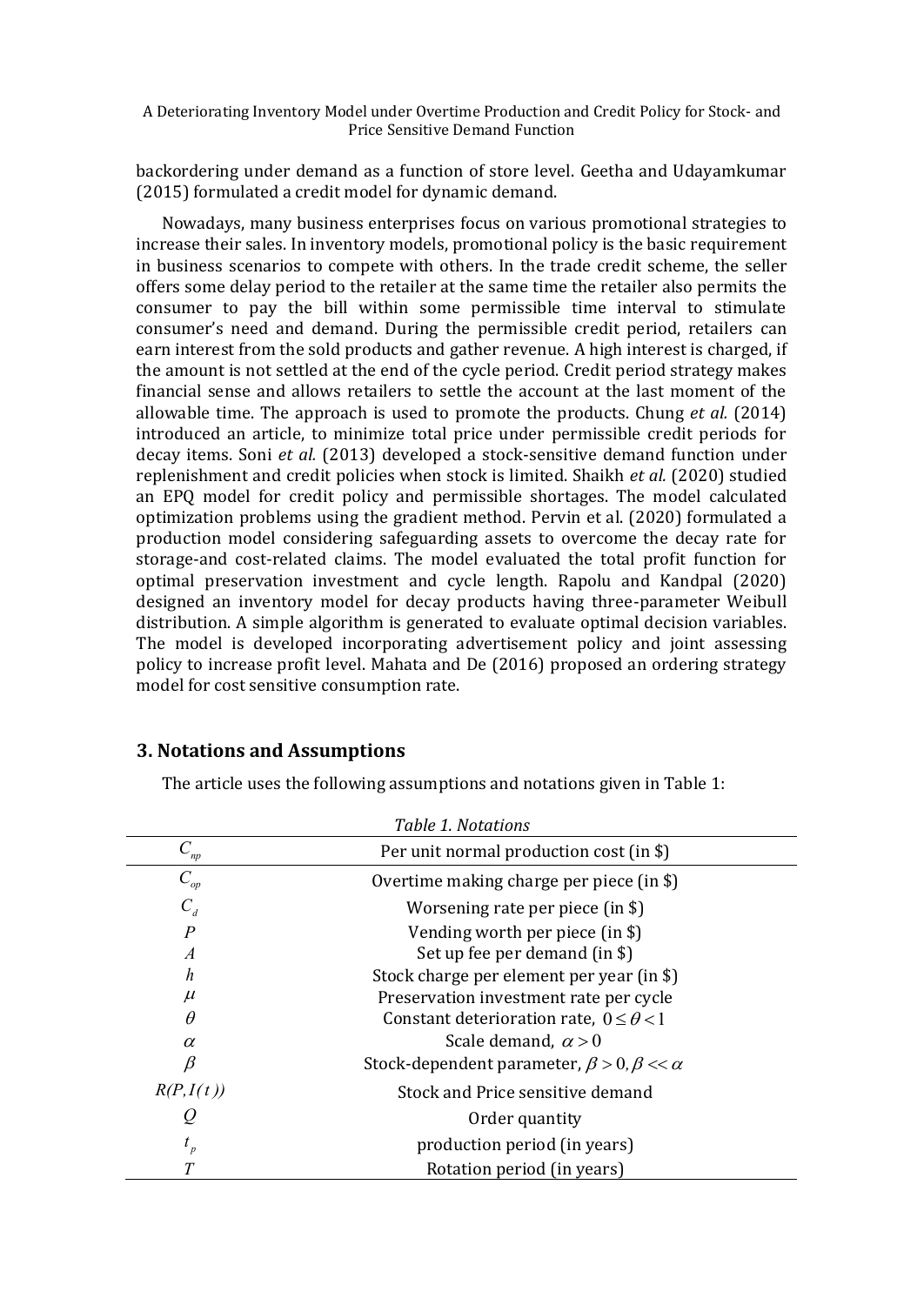| I(t) | Inventory at a time t during the interval $[0, T]$ |
|------|----------------------------------------------------|
|      | Interest made per year (in \$/ year)               |
|      | Interest paid per year (in \$/year)                |
| M    | Time given by trader to vendor(in years)           |
| N    | Time given by vendor to customer (in years)        |
| TР   | Total profit per unit time (in \$/year)            |

Shah et al./Oper. Res. Eng. Sci. Theor. Appl. First online

- The system is generated for a single product.
- The demand rate is a function of products price and stock available and is specified through *R(P,I(t))* =  $(\alpha + \beta I(t))P^{-\eta}, \alpha > 0, \beta > 0, \beta > \alpha, \eta > 0$ . hrough $=$   $(\alpha + \beta I(t))P^{-\eta}$  ,  $\alpha$   $>$   $0$  ,  $\beta$   $>$   $0$  ,  $\beta$   $>$   $\alpha$  ,  $\eta$   $>$   $0$  .

−

• The model is formulated for the overtime production rate. The expression is

 $P_o(t) = \{P_r + (-\gamma I(t) + \xi R(P, I(t)))\}$ , where  $P_r, \xi > 0$  and  $0 \le \gamma \le 1$ .

- The article does not permit refunding, replacement, or reworking of imperfect products.
- The deterioration rate is a constant function.
- To overawed destruction rate, the system includes salvation investment.

## **4. Mathematical Model**

Here, the model is developed for dynamic production rate, taking into account the rate to be dependent on demand and stock level i.e., are to be dependent on demand and stock level i.e.,<br>  $P_o(t) = \{P_r + (-\gamma I(t) + \xi R(P, I(t)))\}$  for  $P_r$  to be continuous and  $(-\gamma I(t) + \xi R(P, I(t))$  is overtime manufacturing rate. The demand rate is a non-linear function of product vending worth and storage level. i.e.,  $R(P, I(t)) = (\alpha + \beta I(t))P^{-\eta}$  for  $\alpha > 0, \beta > 0$ .

In the beginning, the storage amount is supposed to be zero. The manufacture takes place during period  $t = 0$  and continuous up to time  $t = t_p$ , where the stock reaches its saturation point. Hence, the manufacturing rate terminates at the time  $t = t_p$ , that becomes zero at the end of cycle period i.e. T due to the simultaneous effect of demand and deterioration.

The inventory during the period interval  $[t_p, T]$  and  $[t_p, T]$  is taken as  $I_1(t)$  and  $I_2(t)$  respectively. The mathematical expression for the different inventory are as

follows:  
\n
$$
\frac{dI_1(t)}{dt} + \left(\theta - \theta m(\mu)\right)I_1(t) = P_o(t) - R\left(P, R(t)\right)
$$
\n(1)

$$
\frac{dI_2(t)}{dt} + \left(\theta - \theta m(\mu)\right)I_2(t) = -R\big(P, R(t)\big) \tag{2}
$$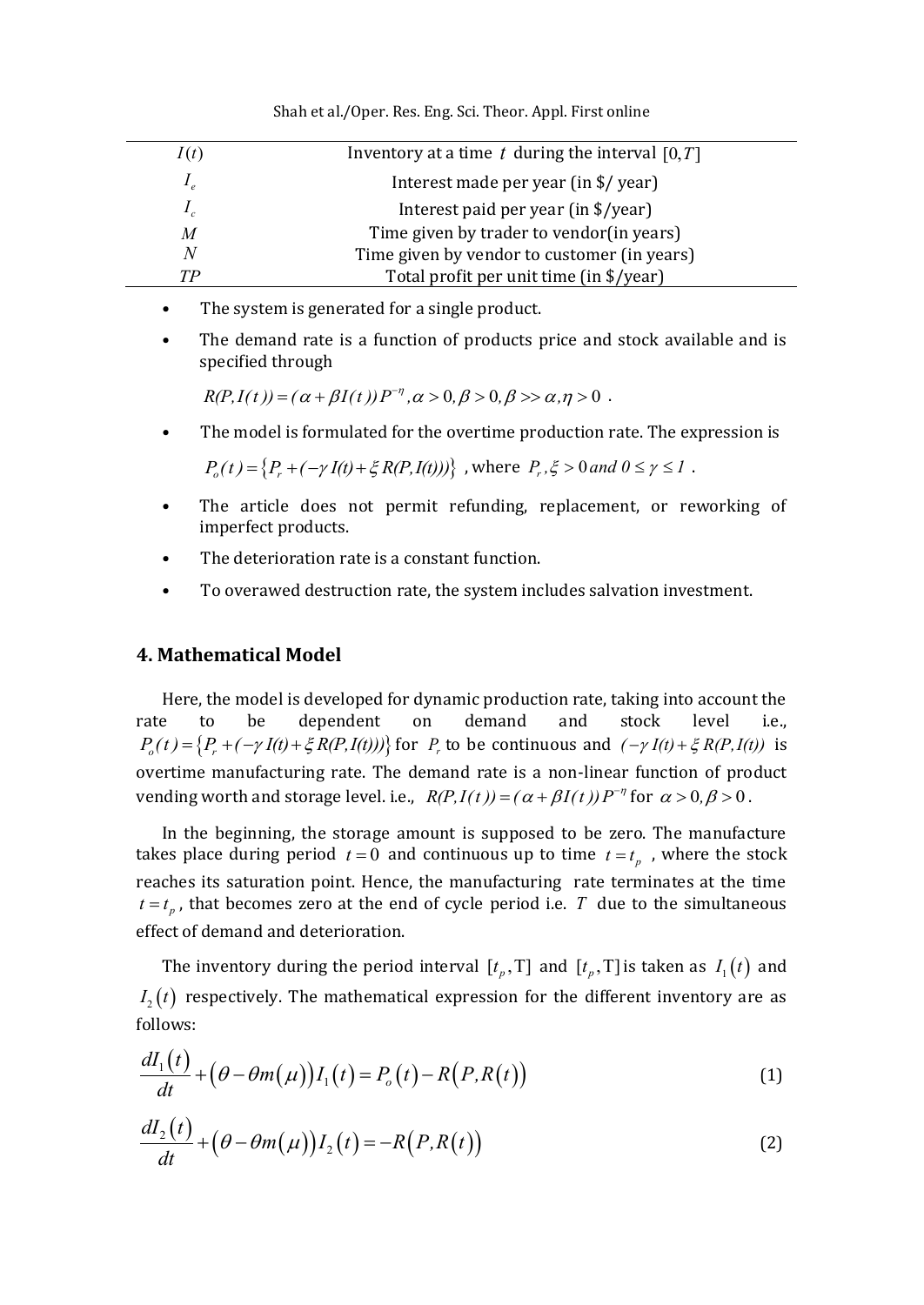With boundary conditions  $I_1(t) = 0$  at  $t = 0$  and  $I_2(t) = 0$  at  $t = T$ . At time  $t = t_p$ the inventory level preserves the continuity i.e.  $I_1(t_p) = I_2(t_p)$ . Using boundary conditions, the solution of equation (1) and (2) are mentioned as follows:

$$
I_1(t) = \frac{P_r + (\xi - 1)\alpha P^{-\eta}}{B} \left(1 - e^{-Bt}\right)
$$
\n(3)

$$
I_2(t) = \frac{-\alpha P^{-\eta}}{F} \left( 1 - e^{A(T-t)} \right)
$$
\n(4)

Using the continuity at 
$$
t = t_p
$$
, the cycle time is defined as:  
\n
$$
T = \frac{1}{F} \log \left( \frac{F}{\alpha P^{-\eta} e^{-t_p A}} \left( \frac{\left( P_r + (\xi - 1) \alpha P^{-\eta} \right) \left( 1 - e^{-At_p} \right)}{B} + \frac{\alpha P^{-\eta}}{F} \right) \right)
$$
\n(5)

where  $F = \theta(1-m(\mu)) + \beta P^{-\eta}, B = \theta(1-m(\mu)) + \gamma - (\xi - 1)\beta P^{-\eta}.$ 

The order quantity is

$$
Q = \int_{0}^{t_p} \left( \alpha + \beta I_1(t) \right) P^{-\eta} dt + \int_{t_p}^{T} \left( \alpha + \beta I_2(t) \right) P^{-\eta} dt \tag{6}
$$

Moreover, the holding cost for the entire cycle period is given by

$$
HC = h \left( \int_{0}^{t_p} I_1(t) dt + \int_{t_p}^{T} I_2(t) dt \right)
$$
 (7)

The production cost, preservation investment cost and ordering cost are as shown:

shown:  
\n
$$
PC = C_{np} P_r t_p + C_{op} \left( \int_0^{t_p} \left( -\gamma I_1(t) + \xi \left( \alpha + \beta I_1(t) \right) P^{-\eta} \right) \right) dt
$$
\n(8)

$$
PIC = \mu \left( \int_{0}^{t_p} I_1(t) dt + \int_{t_p}^{T} I_2(t) dt \right)
$$
 (9)

$$
OC = A \tag{10}
$$

The cost related to deteriorated items over the entire cycle period is evaluated as  
\n
$$
DC = C_d \left( \int_{0}^{t_p} \theta I_1(t) dt + \int_{t_p}^{T} \theta I_2(t) dt \right)
$$
\n(11)

The sales revenue for the proposed inventory model is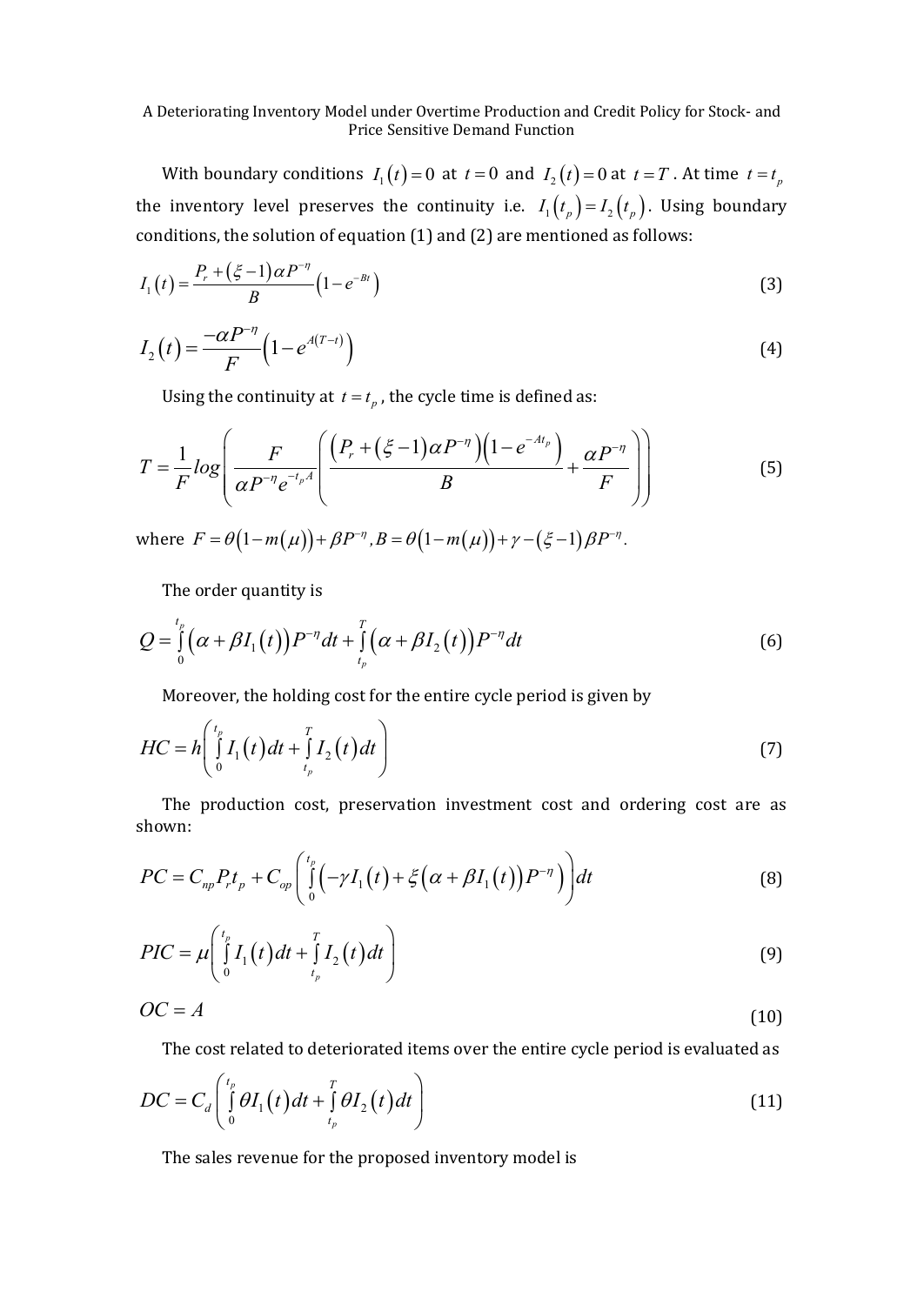Shah et al./Oper. Res. Eng. Sci. Theor. Appl. First online  
\n
$$
SR = P\left(\int_{0}^{t_p} \left(\alpha + \beta I_1(t)\right) P^{-\eta} dt + \int_{t_p}^{T} \left(\alpha + \beta I_2(t)\right) P^{-\eta} dt\right)
$$
\n(12)

The two cases take place under a two-level credit period system i.e., case 1 and case 2.

Case 1:  $M < N$ 

Here, we have three different possibilities defined as  $(1.1)$   $0 < M < N < t_p < T$ ,  $(1.2)$   $0 < t_p < M < N < T$ , and  $(1.3)$   $0 < t_p < T < M < N$ . First, let's discuss each subcase.

Sub-case 1.1.  $0 < M < N < t_p < T$ 

With  $\left[0,M\right]$  , retailers earned some interest over the revenue function defined as

$$
IE_{11} = PI_e \left( \int\limits_0^M (\alpha + \beta I_1(t)) P^{-\eta} t dt \right)
$$

Here, the retailer will finance all the costs between  $[M, T]$ . Hence, the interest charged is calculated as

reged is calculated as  
\n
$$
IC_{11} = (C_{np} + C_{op})I_c \left( \int_M^{t_p} I_1(t)dt \right) + C_{op}I_c \left( \int_{t_p}^T I_2(t)dt \right)
$$

Hence, the entire revenue function is  
\n
$$
TP_{11} = \frac{1}{T} (SR - OC - PC - HC - DC - PIC + IE_{11} - IC_{11})
$$
\nSub-case 1.2.  $0 < t_p < M < N < T$  (13)

In this case, the interest is earned for the time interval  $[0,M]$  , and the interest is are  $\left(\int_{0}^{t_{p}} (\alpha + \beta I(t))p^{-\eta} t dt\right) + PI\left(\int_{0}^{M} (\alpha + \beta I(t))p^{-\eta} t dt\right)$ 

charged for the interval 
$$
[M,T]
$$
. The expression for interest made and interest paid  
\nare\n
$$
IE_{12} = PI_e \left( \int_0^{t_p} (\alpha + \beta I_1(t)) P^{-\eta} t dt \right) + PI_e \left( \int_{t_p}^{M} (\alpha + \beta I_2(t)) P^{-\eta} t dt \right)
$$
\n
$$
IC_{12} = C_{np} I_c \left( \int_M^T I_2(t) dt \right)
$$

Here, the total profit function in this case is  
\n
$$
TP_{12} = \frac{1}{T} (SR - OC - PC - HC - DC - PIC + IE_{12} - IC_{12})
$$
\n(14)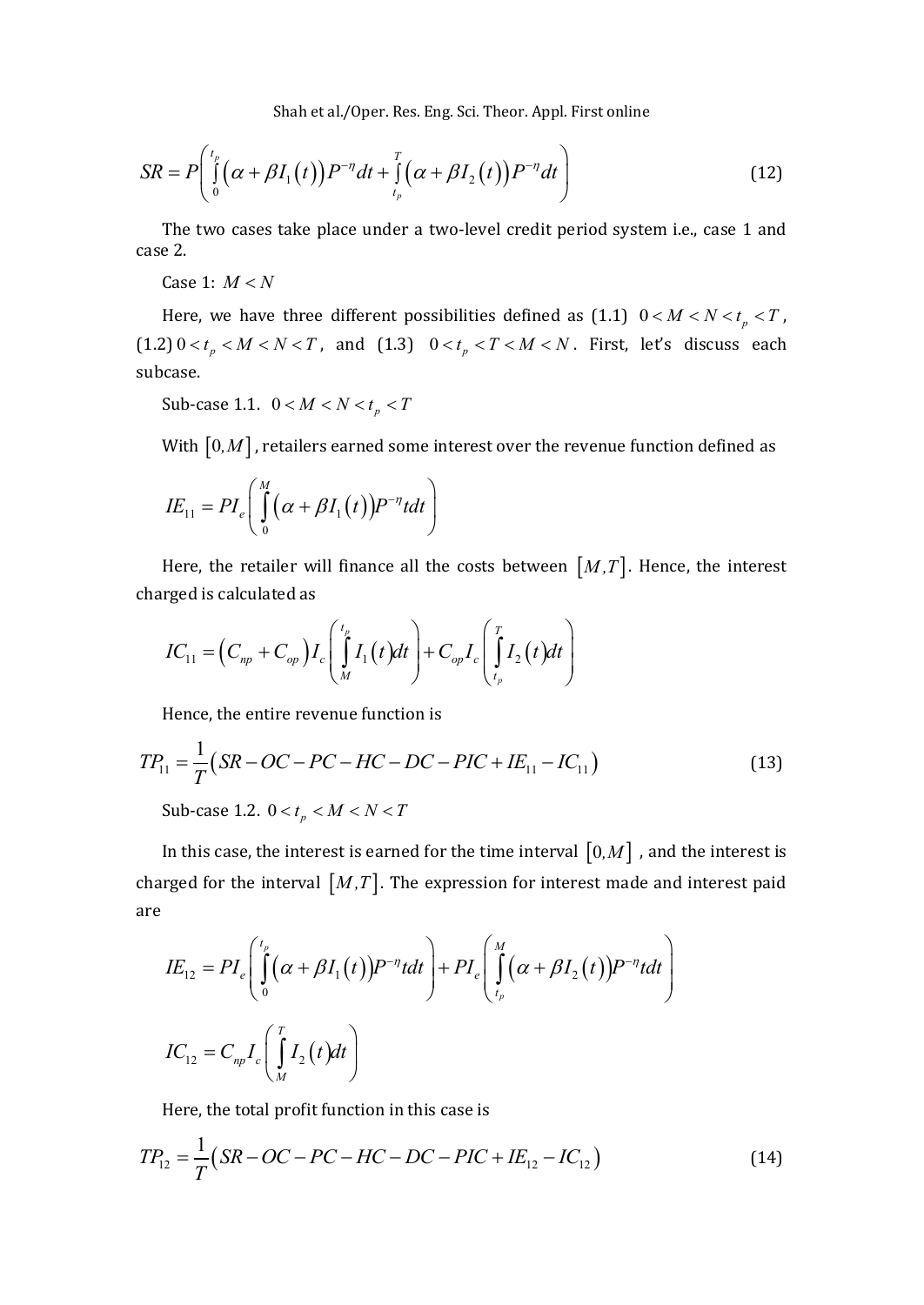Subcase 1.3.  $0 < t_p < T < M < N$ 

One can observe that in this case  $M > T$  implies that the products are vended  $IC_{13} = 0$ . The interest rate is

formerly the permitted credit period. So, the total interest paid is nil. i.e., 
$$
IC_{13} = 0
$$
. The interest rate is\n
$$
IE_{13} = PI_e \left( \int_{0}^{t_p} \left( \alpha + \beta I_1(t) \right) P^{-\eta} t dt + \int_{t_p}^{T} \left( \alpha + \beta I_2(t) \right) P^{-\eta} t dt + T \int_{T}^{M} Q dt \right)
$$

The entire revenue function is

The entire revenue function is  
\n
$$
TP_{13} = \frac{1}{T} (SR - OC - PC - HC - DC - PIC + IE_{13} - IC_{13})
$$
\n(15)

Case 2:  $N < M$ 

 $\overline{a}$ 

Here, we have only one case to discuss .i.e.,  $0 < N < t_{p} < M < T$ 

The retailer must have to pay the charge to the products that are not sold after credit period. Therefore, the interest charge is

$$
IC_2 = C_{op} I_c \int_M^T I_2(t) dt
$$

Here, The interest earned during interval 
$$
[0,M]
$$
 is  
\n
$$
IE_2 = PI_e \left( \int_0^{t_p} (\alpha + \beta I_1(t)) P^{-\eta} t dt + \int_{t_p}^{M} (\alpha + \beta I_2(t)) P^{-\eta} t dt \right)
$$

The entire revenue function is

The entire revenue function is  
\n
$$
TP_2 = \frac{1}{T}(SR - OC - PC - HC - DC - PIC + IE_2 - IC_2)
$$
\n(16)

Here, the problem is

Here, the problem is  
\n
$$
Maximize TP = \begin{cases} TP_{11}, if \ 0 < M < N < t_p < T \\ TP_{12}, if \ 0 < t_p < M < N < T \\ TP_{13}, if \ 0 < t_p < T < M < N \\ TP_{2}, if \ 0 < N < t_p < M < T \end{cases}
$$
\n(17)

The ultimate aim is to evaluate the entire revenue function related to is to calculate the production period, vending worth, conservation investment cost.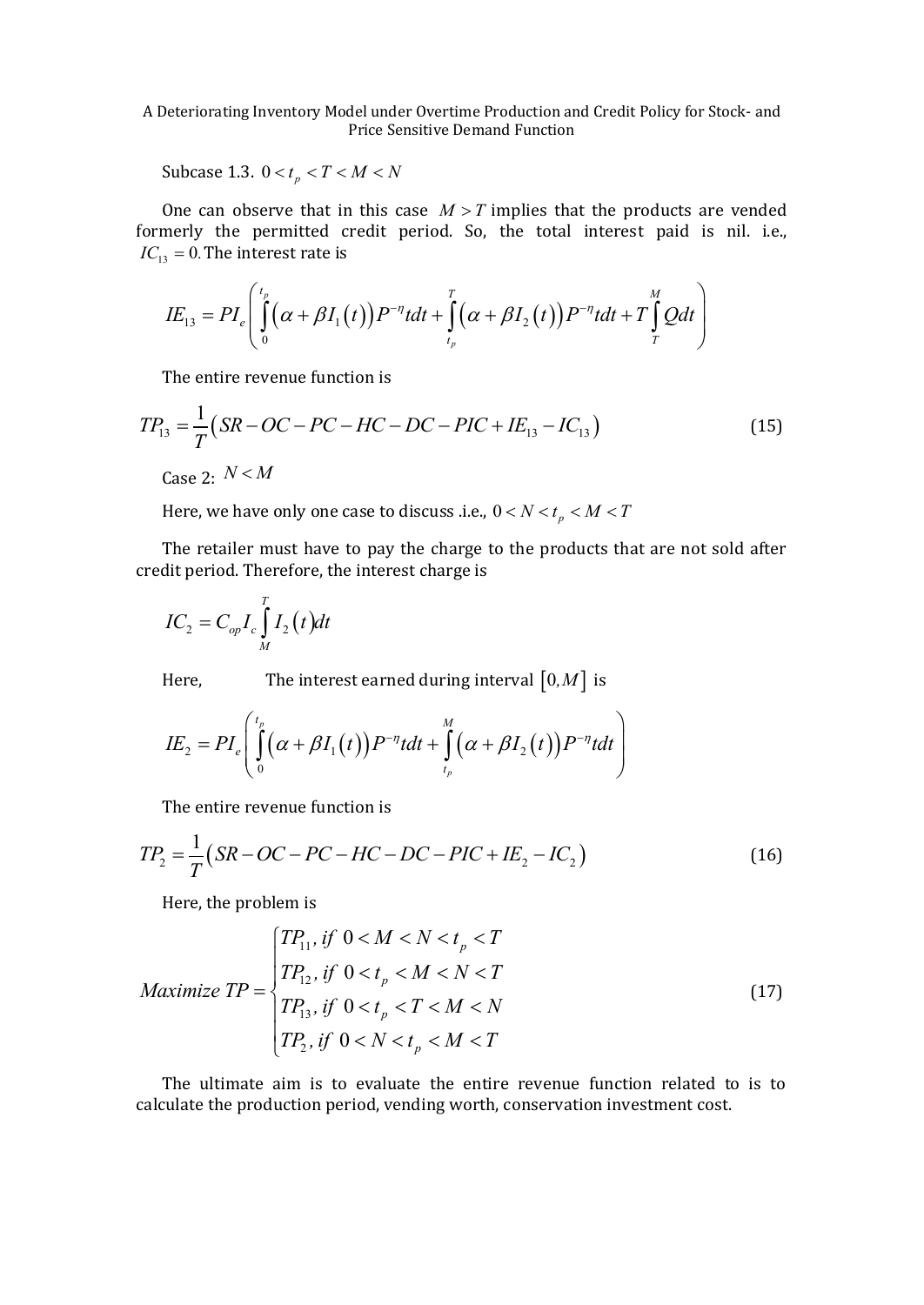Shah et al./Oper. Res. Eng. Sci. Theor. Appl. First online

#### **5. Computational Algorithm:**

The ambition is to exploit profit level. To solve problem, model uses a classical optimization algorithm. The algorithm is defined as follows:

Step 1. Initially, consign some values to different variables.

Step 2. Calculate the derivative of equation (17), of all profit functions that vary according to the credit policies with respect to vending worth, preservation technology investment, and production period. That stands,

$$
\frac{\partial TP}{\partial t_p} = 0, \frac{\partial TP}{\partial \mu} = 0, \frac{\partial TP}{\partial P} = 0
$$
\n(18)

equation (18) yields the value of decision variables that are being used in equation (17) to calculate the extreme revenue price.

## **6. Numerical example and Sensitivity analysis**

Example 1: Consider  $\alpha$  =5000,  $\beta$  =0.2,  $\gamma$  =0.03,  $\theta$  =0.2,  $h$  =\$1.5/unit/year, *A* =\$200/order,  $P_r = 100$ ,  $C_d$  =\$20/unit,  $C_{np}$  =\$20/unit,  $C_{op}$  =\$6.5/unit,  $\eta = 1.5$ ,  $I_e$  = 0.10,  $I_c$  = 0.15,  $k = 0.7$ ,  $M = 0.0822$ , N = 0.164.

Using these numerical values, the decision variables are  $P = $82.77/$ unit,  $\mu =$ 0.307,  $t_p$  =0.226 years,  $T = 3.221$  years, and  $TP = $299.82$ / year. Figure 1 represents the convex nature of profit function with respect to decision variables selling price, preservation investment cost and production time. Next, we compare two level trade credit cases in Table 2, for given inventory system.



*Figure 1. Concavity of objective function*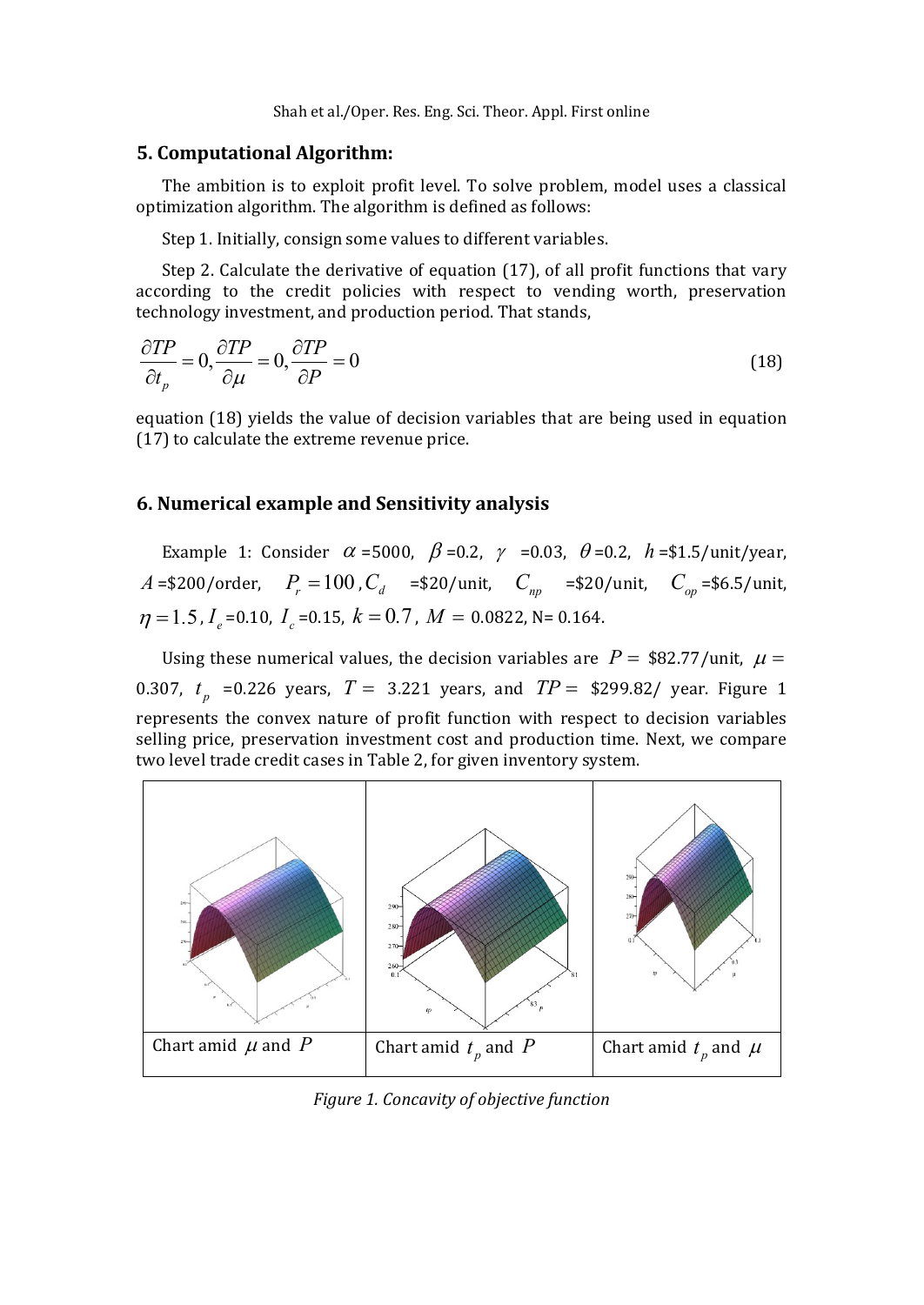| (Selling)<br>price)                  | $\mu$ (Preservation<br>investment cost) | $t_n$ (Production<br>time) | $T$ (Cycle time) | TР<br>(Total<br>profit) |  |  |  |
|--------------------------------------|-----------------------------------------|----------------------------|------------------|-------------------------|--|--|--|
| $case1.0 < M < N < t_{n} < T$        |                                         |                            |                  |                         |  |  |  |
| 82.77                                | 0.307                                   | 0.226                      | 3.221            | 299.82                  |  |  |  |
| case2.0 < t <sub>p</sub> < M < N < T |                                         |                            |                  |                         |  |  |  |
| 81.01                                | 0.264                                   | 0.195                      | 2.725            | 293.03                  |  |  |  |
| case 3.0 < $t_p$ < $T$ < $M$ < $N$   |                                         |                            |                  |                         |  |  |  |
| 57.57                                | 0.030                                   | 0.186                      | 1.495            | 378.75                  |  |  |  |
| $case4.0 < N < t_p < M < T$          |                                         |                            |                  |                         |  |  |  |
| 78.15                                | 0.237                                   | 0.237                      | 3.104            | 307.27                  |  |  |  |

*Table 2. Shows the possible cases, when the relation between credit period varies.*

The sensitivity analysis is performed for case 1. A sensitivity of inventory parameters is performed by varying a particular inventory parameter by - 10%,10%,20%, -20%, keeping other variables constant.



*Figure 2. Change in selling price related to inventory parameters.*

The purpose in Figure 2 is to exploit the entire revenue function. By an upsurge in deterioration charge, the vending worth increases. Moreover, higher deterioration cost reduces the damage rate which in turn decreases preservation cost. The increase in  $\,C^{\,}_{d}\,$  will have a negative impact on profit function.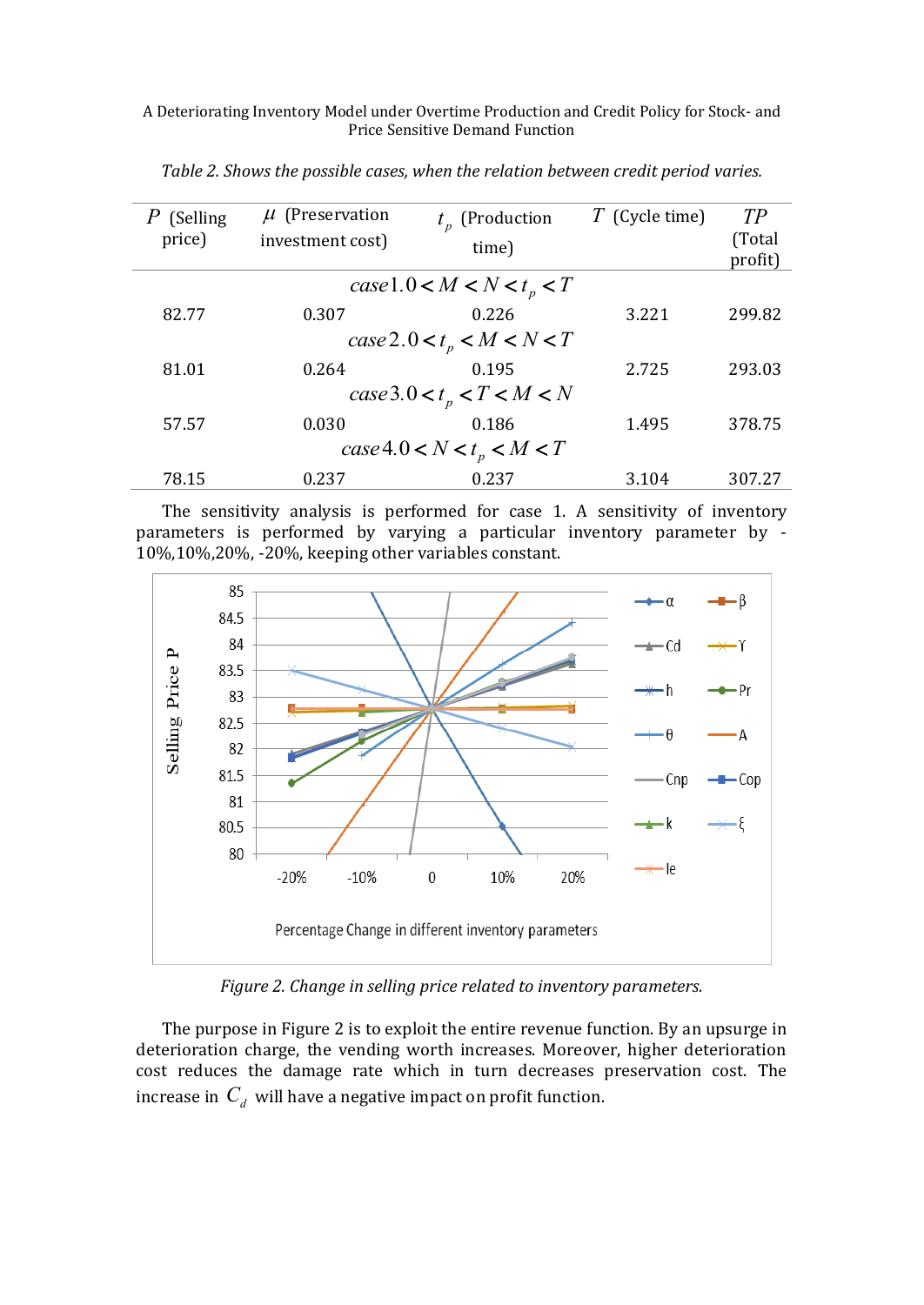

Shah et al./Oper. Res. Eng. Sci. Theor. Appl. First online

*Figure 3. Change in preservation cost related to inventory parameters.*

It is depicted from the Figure 3 that a large ordering cost, especially when the manufacturing rate is high, will have a negative effect. The company may introduce some inventory policy to overcome the loss that occurs due to high setup cost. The model uses a credit policy where the delay in payment is permissible up to a certain time. Commonly, the demand for perishable products declines thru period. To avoid a loss that occurs due to damage and spoilage, preservation cost is one of the crucial strategies. An increase in preservation investment cost results in a decrease in profit level. The increase is not advisable.



*Figure 4. Change in production time related to inventory parameters.*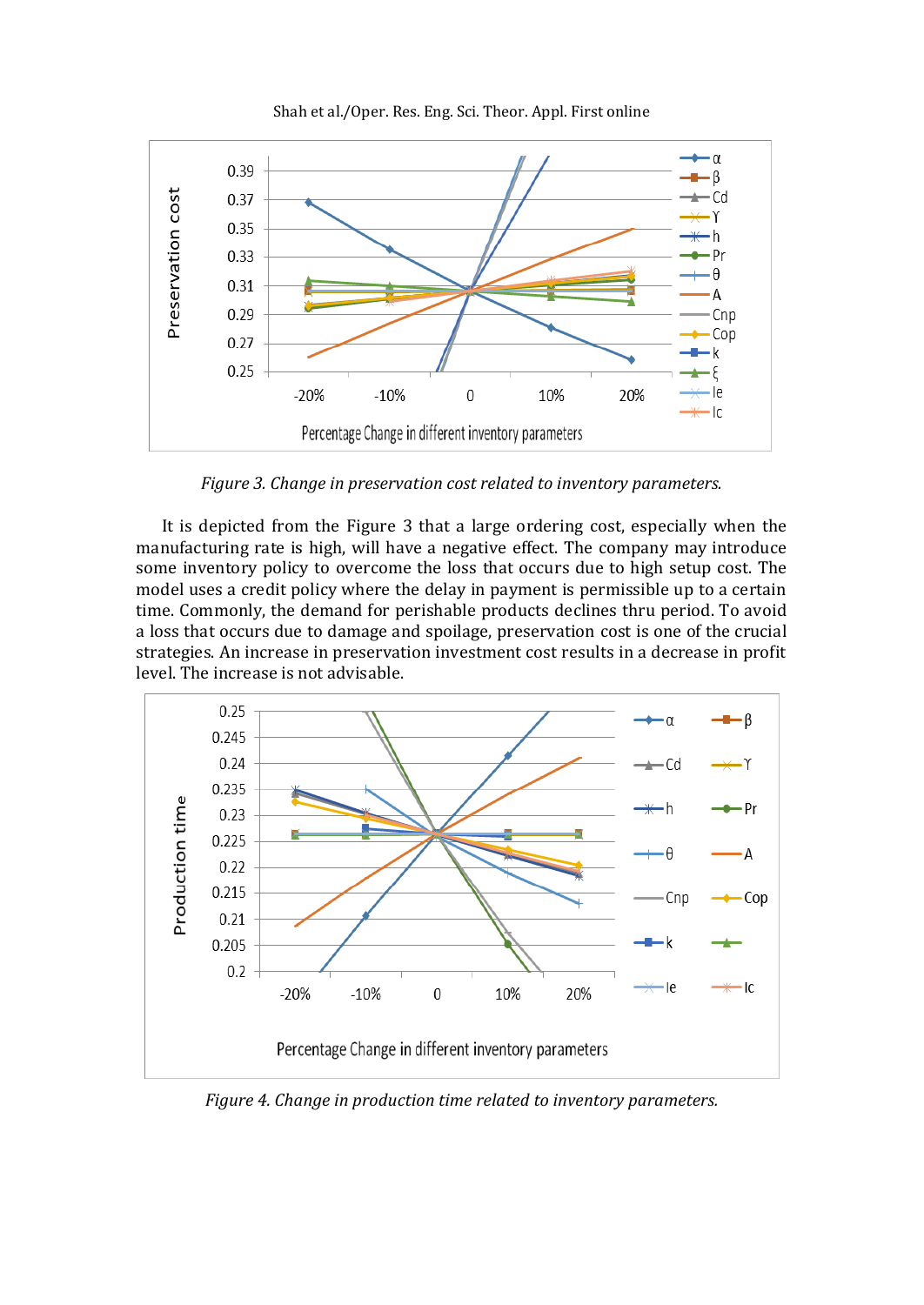From Figure 4 it is advised that the company may boost the sale by introducing overtime production techniques. The firm will not face shortages and the products are available whenever needed.



*Figure 5. Change in cycle time related to inventory parameters.*



*Figure 6. Change in total profit related to inventory parameters.*

Figure 5 and Figure 6 suggest that the system is temperately delicate to  $k$  and  $P_{r}$ . The increase in the cost function is not advisable as it tends to decrease the profit level. The entire revenue function is exceedingly delicate toward the scale demand i.e.,  $\alpha$  as large volumes provide choices and quality to the customers. It is observed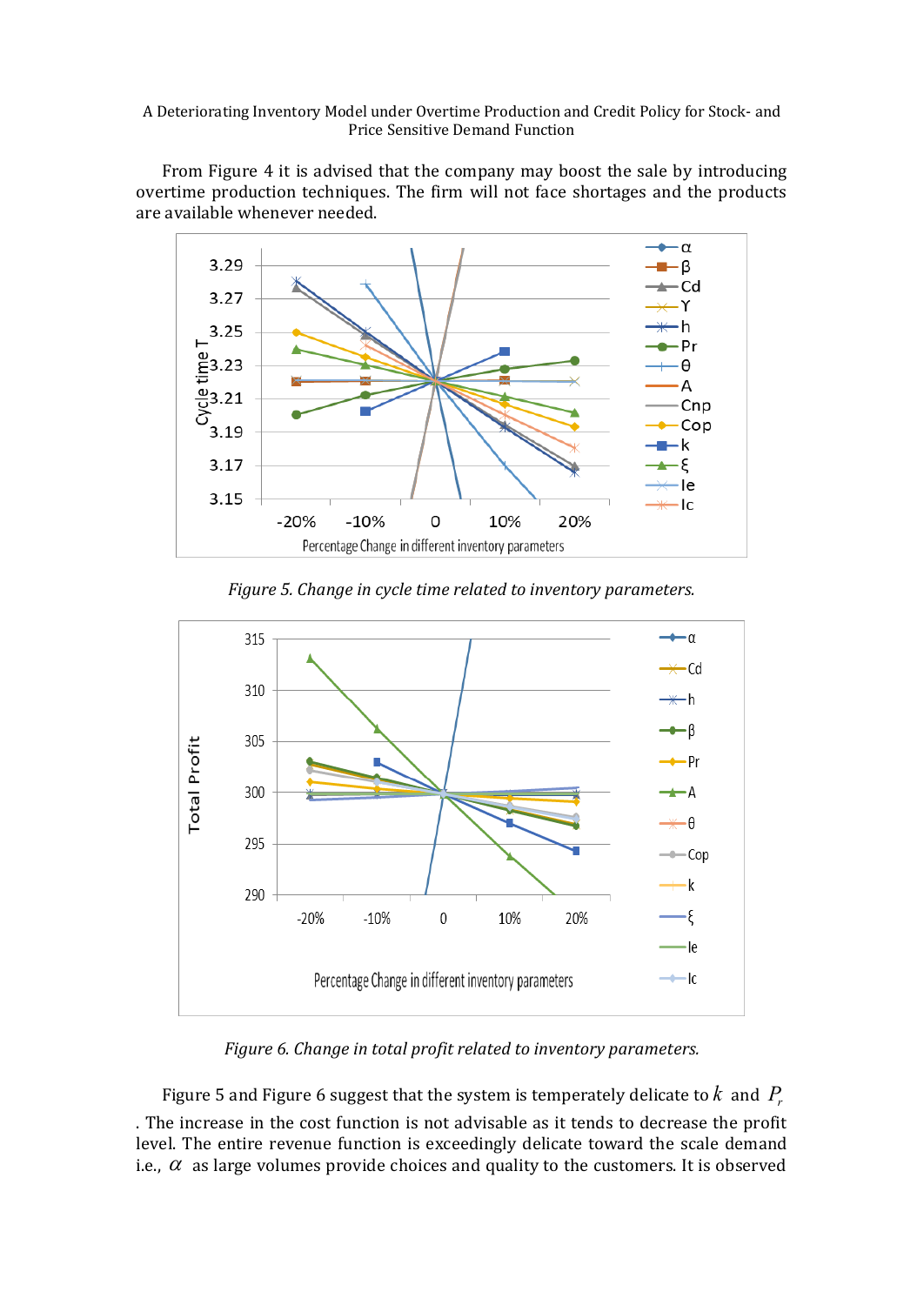that with an increase in credit periods, cycle time increases. The stock sensitive demand helps manufacturers to fluctuate profit amounts and reflects product requirements in the market as well. An increase in deterioration rate tends to reduce cycle time, which ensure that one should order less in case to avoid damage rate. To cure the damage, the company requires more money for preservation technology. The total profit decreases.

## **7. Conclusion**

In this paper, the model evaluates overall profit revenue considering the overtime production rate for perishable products. The demand rate is a function of vending worth and stock and selling price taking conservation technology assets to decrease the degree of decline. The model also provides some managerial insights related to key parameters and the problem is solved using classical optimization methods. The goal is to exploit the entire revenue function associated with vending worth, preservation technology investment and production period. To compete with the modern world, the model takes into account credit periods. The revenue parameter is exceedingly sensitive to scale demand. The preservation technology investment will have a positive impact on the deterioration rate and is negatively related to profit function. The overtime production helps to fulfill the demand on time.

Most of the researchers who study overtime production model consider demand rate to be a constant function but in reality it depends on certain factors such as price, time and stock. This work addresses the different research questions. What is the effect of deterioration on retailer's profit? Because of the overtime production process, the company needs to invest more during production time to neglect the situation of stock out. Trade credit policy is being used along with the preservation investment to maximize the profit value.

The model can apply to the problems, dealing with perishable products under permissible overtime production, credit periods and preservation investment to control decay rate. The model has some limitations as the problem is solved for constant rate of deterioration due to the complexity of the problem whereas deterioration rate changes with time. The article can further be extended assuming ramp-type demand or introducing advertisement policy. Additionally, one may incorporate multiple products and multiple buyers under allowable shortages.

## **References**

Chang, H. C. (2013). A note on an economic lot size model for price-dependent demand under quantity and freight discounts. International Journal of Production Economics, 144(1), 175-179.

Chung, K. J., Cárdenas-Barrón, L. E., and Ting, P. S. (2014). An inventory model with non-instantaneous receipt and exponentially deteriorating items for an integrated three-layer supply chain system under two levels of trade credit. International Journal of Production Economics, 155, 310-317.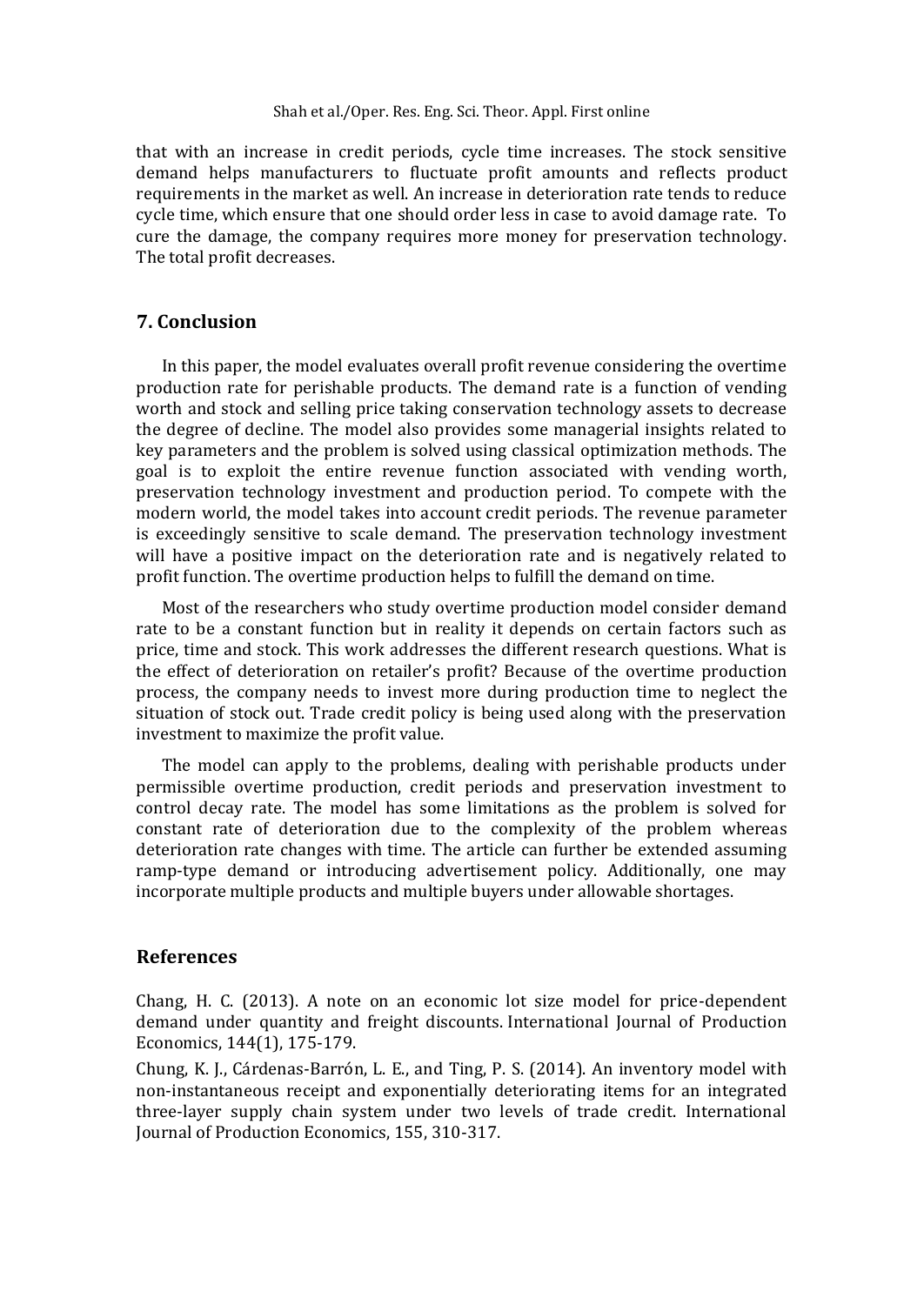Dey, K., Chatterjee, D., Saha, S., & Moon, I. (2019). Dynamic versus static rebates: an investigation on price, displayed stock level, and rebate-induced demand using a hybrid bat algorithm. Annals of Operations Research, 279(1), 187-219.

Dye, C. Y., and Hsieh, T. P. (2012). An optimal replenishment policy for deteriorating items with effective investment in preservation technology. European Journal of Operational Research, 218(1), 106-112.

Geetha, K. V., and Udayakumar, R. (2015). Optimal replenishment policy for deteriorating items with time-sensitive demand under trade credit financing. American Journal of Mathematical and Management Sciences, 34(3), 197-212.

Halim, M. A., Paul, A., Mahmoud, M., Alshahrani, B., Alazzawi, A. Y., & Ismail, G. M. (2021). An overtime production inventory model for deteriorating items with nonlinear price and stock-dependent demand. Alexandria Engineering Journal, 60(3), 2779-2786.

Jaggi, C. K., Tiwari, S., and Goel, S. K. (2017). Credit financing in economic ordering policies for non-instantaneous deteriorating items with price-dependent demand and two storage facilities. Annals of Operations Research, 248(1-2), 253-280.

Khan, M. A. A., Shaikh, A. A., Konstantaras, I., Bhunia, A. K., and Cárdenas-Barrón, L. E. (2020). Inventory models for perishable items with advanced payment, linearly time-dependent holding cost, and demand dependent on advertisement and selling price. International Journal of Production Economics, 230, 107804.

Lee, Y. P., and Dye, C. Y. (2012). An inventory model for deteriorating items under stock-dependent demand and controllable deterioration rate. Computers & Industrial Engineering, 63(2), 474-482.

Li, G., He, X., Zhou, J., and Wu, H. (2019). Pricing, replenishment and preservation technology investment decisions for non-instantaneous deteriorating items. Omega, 84, 114-126.

Liu, G., Zhang, J., and Tang, W. (2015). Joint dynamic pricing and investment strategy for perishable foods with price-quality dependent demand. Annals of Operations Research, 226(1), 397-416.

Mahata, G. C., and De, S. K. (2016). An EOQ inventory system of ameliorating items for price-dependent demand rate under retailer partial trade credit policy. Opsearch, 53(4), 889-916.

Mishra, U., Cárdenas-Barrón, L. E., Tiwari, S., Shaikh, A. A., and Treviño-Garza, G. (2017). An inventory model under price and stock dependent demand for controllable deterioration rate with shortages and preservation technology investment. Annals of operations research, 254(1), 165-190.

Mishra, U., Tijerina-Aguilera, J., Tiwari, S., and Cárdenas-Barrón, L. E. (2018). Retailer's joint ordering, pricing, and preservation technology investment policies for a deteriorating item under permissible delay in payments. Mathematical Problems in Engineering, 2018.

Ouyang, L. Y., Wu, K. S., & Yang, C. T. (2008). Retailer's ordering policy for noninstantaneous deteriorating items with quantity discount, stock-dependent demand and stochastic backorder rate. Journal of the Chinese Institute of Industrial Engineers, 25(1), 62-72.